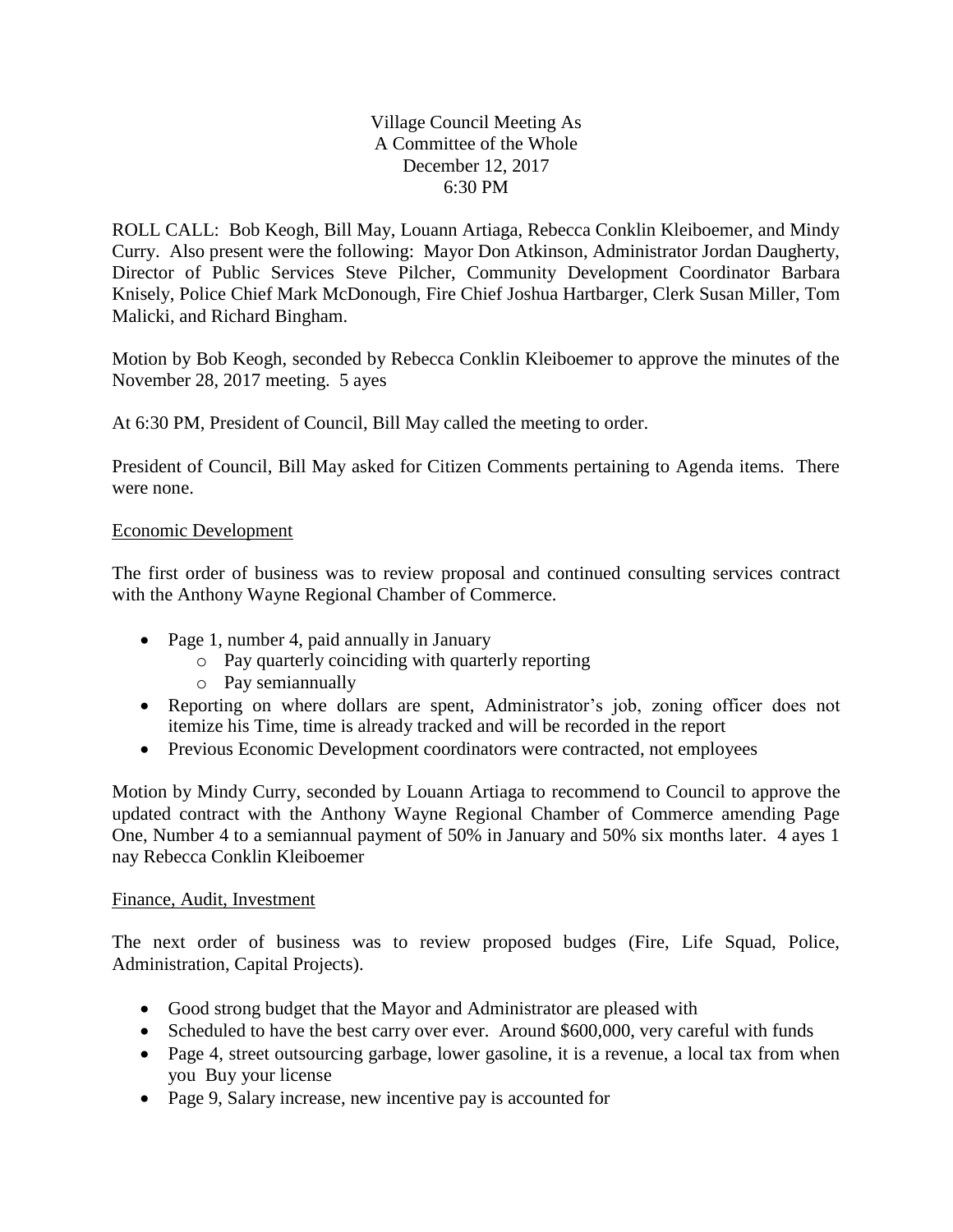- Seven vehicles in the fleet, vehicle cost includes add ons, chip scanner cost
- Page 10, Fire, dispatch increase \$1,000, employee retention, Night time on call successful when Someone is on, Specialized training, new recruit training, Washer/Dryer, and evaluated Solid Plan, majority of the Narcan comes from Lucas County
- Page 11, Parks, Added a few repairs and maintenance, garage doors around the Village, mower replacement (2004 zero turn), Pedestrian crossings, signage, Security System with app to view
- Can Sandra Park cell tower revenue be marked for parks? Revenue starts when construction Starts (2019), summer parks and rec program
- Page 12, Sanitation, \$36,000, outsourcing will tentatively begin in May, as of January 1, 2018 Employees will record how many hours they worked in each department
- Page 13, Administration includes portions of Jordan, Jill, and April's wages, 2016/2017 some Overtime budgeted
- Building department, Economic Development Portions of Jordan and Barb's salaries
- Economic Development, Outsourcing zoning, professional services, Communication of dollars Spent with the Administration, Magazine – digital media
- Putting funds aside for properties that come available for parking
- Page 15, Maintenance, Surplus mower to be sold on gov.deals, Air conditioning units, Time Warner internet/phone, Edison
- Page 16, General Fund, \$22,000 Count Health Department, two indigent deaths per year, Council wages time frame window, Biannual audit, audit/treasury fees, new Solicitor is not an Employee
- Page 17, Operating supplies, Price of salt, insurance paid for a prorated portion of salt barn Repairs (35%), mower is paid for from several departments, Street sweeping – sometimes the Quality is lacking – stiffen up specs, street signs street trees
- Tree Academy, January, refreshments
- Page 19, Miscellaneous funds, signage State Route 64, Park Revenue Fund, Debt service Roundabout, Bond Retirement – Municipal Building, Special Assessment Bond Retirement, OWDA, Guaranteed Deposits JEDD, JEDZ
- Page 20, Life Squad, Fourth bedroom, fire staff, First Communication \$5.00, P25 radios/pagers, Grants/alternative funding
- Page 21, Water Fund, Lucas County Water Cost, 2018 last of known increases, water tower Inspection once every 5 years, telemetry equipment
- TTHM covered under the capitol budget, TTHM preliminary report, Poggemeyer recommendations to keep water fresher
- Page 23, Sewer, Expansion charges, end of a portion of it, auditor wanted to see it recorded Differently, now under county debt, bookkeeping, software tracking work orders, water Department asset management program, Doors/screens at lift station need replaced
- Page 25, Income Tax A, Salary for Tiffany and April, Barb Economic Development, Administration
- Page 27, met with ARS, Newsletter article, 2 per month media pieces, May implementation, Totes to be distributed from the contractor, sizes, people who already have cans, streetscaping Phase II to be determined, industrial park signs